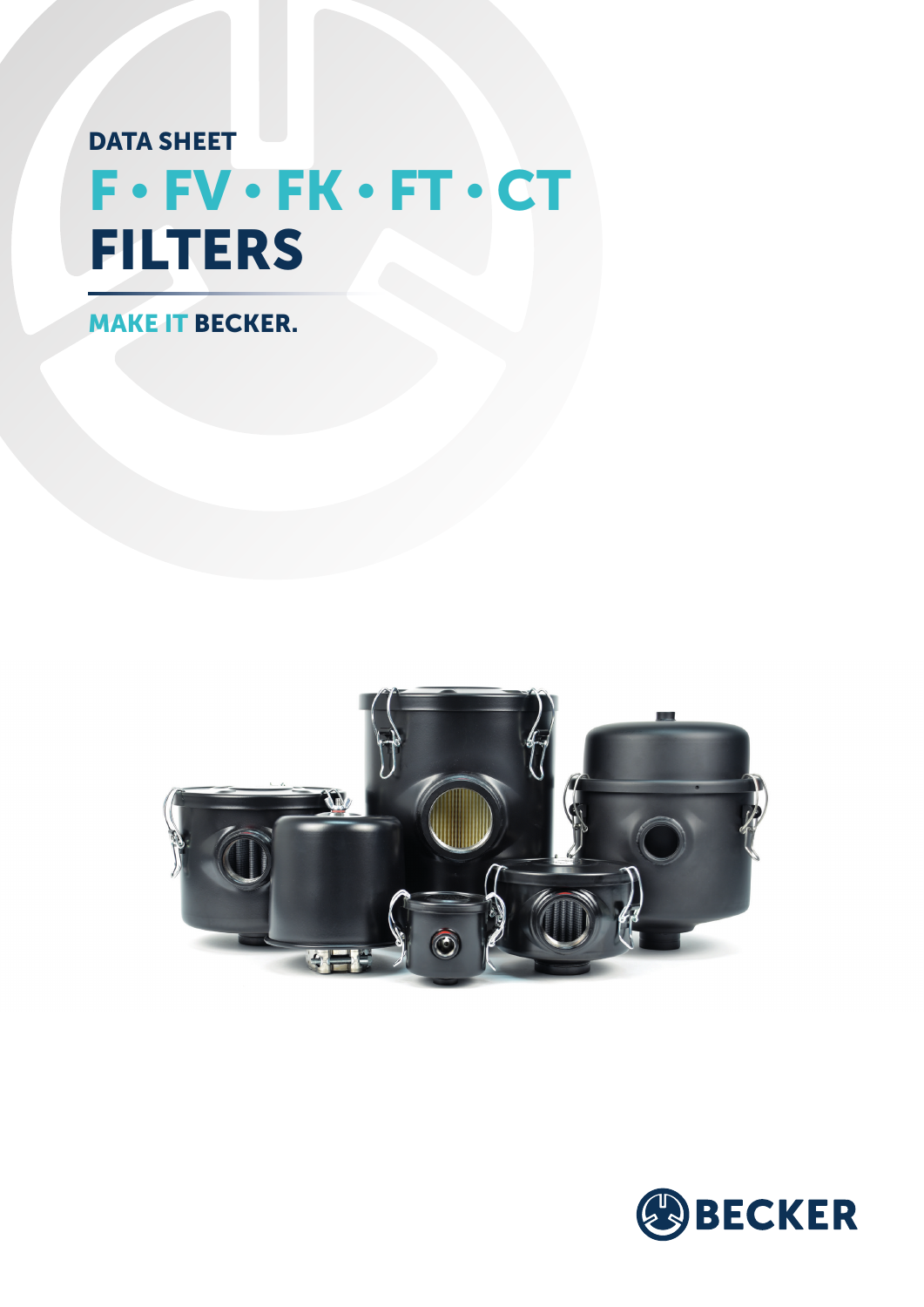### F • FV FILTERS for vacuum pumps and compressors filter housing incl. filter cartridge







#### 1 Flow direction

|                 |               |               |                 |                   | mm [inch]                      |                                |                                |                 |                                |
|-----------------|---------------|---------------|-----------------|-------------------|--------------------------------|--------------------------------|--------------------------------|-----------------|--------------------------------|
|                 |               |               |                 | $\mathsf{g}$      | $\sf b$                        | Ød                             | h                              | h2 <sup>1</sup> | h3                             |
| F <sub>6</sub>  |               |               |                 | G <sup>3</sup> /8 | $81 - 87$<br>$[3.2 - 3.4]$     | $77 - 80$<br>$[3.0 - 3.2]$     | $75 - 79$<br>$[3.0 - 3.1]$     | 60<br>[2.4]     | $40 - 44$<br>$[1.6 - 1.7]$     |
| F <sub>10</sub> | F 10/2        |               |                 | $G^{3/4}$         | $102 - 112$<br>$[4.0 - 4.4]$   | $95 - 102$<br>$[3.7 - 4.0]$    | $85 - 92$<br>$[3.3 - 3.6]$     | 71<br>[2.8]     | $52 - 56$<br>$[2.0 - 2.2]$     |
| F 35            | F 35/2        |               |                 | $G1^{1/4}$        | $142 - 148$<br>$[5.6 - 5.8]$   | $133 - 139$<br>$[5.2 - 5.5]$   | $98 - 100$<br>$[3.9 - 3.9]$    | 75<br>[3.0]     | $53 - 57$<br>$[2.1 - 2.2]$     |
| F110            | F111          | F112          |                 | $G1^{1/4}$        | $179 - 188$<br>$[7.1 - 7.4]$   | $170 - 175$<br>$[6.7 - 6.9]$   | $154 - 172$<br>$[6.1 - 6.8]$   | 130<br>[5.1]    | $93 - 95$<br>$[3.6 - 3.7]$     |
| <b>FV 200</b>   | <b>FV 202</b> |               |                 | G <sub>2</sub>    | $213 - 228$<br>$[8.4 - 9.0]$   | $200 - 205$<br>$[7.9 - 8.1]$   | $245 - 260$<br>$[9.7 - 10.2]$  | 220<br>[8.7]    | $133 - 135$<br>$[5.2 - 5.3]$   |
| <b>FV 250</b>   | <b>FV 251</b> | <b>FV 252</b> | <b>FV 250.3</b> | $G2^{1/2}$        | $213 - 228$<br>$[8.4 - 9.0]$   | $200 - 205$<br>$[7.9 - 8.1]$   | $245 - 260$<br>$[9.7 - 10.2]$  | 220<br>[8.7]    | $124 - 126$<br>$[4.9 - 5.0]$   |
| <b>FV 540</b>   | <b>FV 541</b> | <b>FV 542</b> | <b>FV 540.4</b> | G4                | $332 - 337$<br>$[13.1 - 13.3]$ | $270 - 274$<br>$[10.6 - 10.8]$ | $263 - 268$<br>$[10.4 - 10.6]$ | 165<br>[6.5]    | $159 - 165$<br>$[6.3 - 6.5]$   |
| <b>FV 660.4</b> |               |               |                 | G4                | $342 - 348$<br>$[13.5 - 13.7]$ | $288 - 292$<br>$[11.3 - 11.5]$ | $496 - 502$<br>$[19.5 - 19.8]$ | 335<br>[13.2]   | $313 - 317$<br>$[12.3 - 12.5]$ |
| F110.2          |               |               |                 | $G1^{1/4}$        | 181<br>[7.1]                   | 170<br>[6.7]                   | 191<br>[7.5]                   | 130<br>[5.1]    | $93 - 95$<br>$[3.6 - 3.7]$     |
| <b>FV 250.1</b> |               |               |                 | $G2^{1/2}$        | 217<br>[8.5]                   | 200<br>[7.9]                   | 293<br>[11.5]                  | 220<br>[8.7]    | $124 - 126$<br>$[4.9 - 5.0]$   |

<sup>1)</sup> Space for removing filter cartridge (removal height)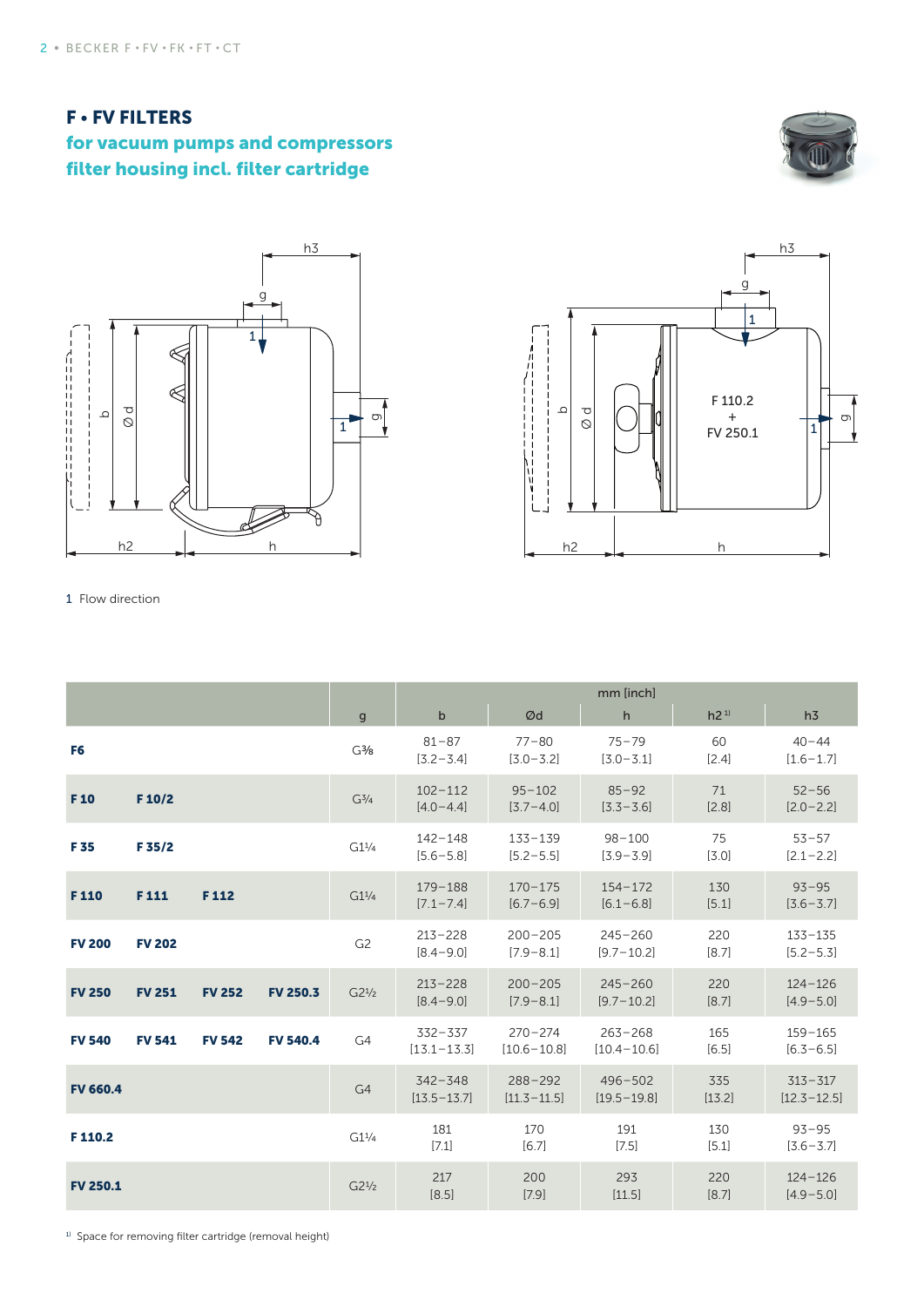|                 |                         | Nominal flow rate<br>@ ∆p 19 mbar | <b>Filtration efficiency</b><br>nominally | Weight         | Order<br>no.    | Replacement<br>cartridge |
|-----------------|-------------------------|-----------------------------------|-------------------------------------------|----------------|-----------------|--------------------------|
|                 |                         | $m^3/h$                           |                                           | kg $(\pm 25%)$ | Filter complete |                          |
| F <sub>6</sub>  | PAPER                   | 24                                | 99% @ 2.0 ym                              | 0.26           | 74000010000     | 90957100000              |
| F <sub>10</sub> | <b>PAPER</b>            | 40                                | 99% @ 2.0 ym                              | 0.55           | 74000105000     | 84040105000              |
| F 35            | PAPER                   | 90                                | 99% @ 2.0 ym                              | 1.0            | 74000107000     | 84040107000              |
| F110            | <b>PAPER</b>            | 144                               | 99% @ 2.0 ym                              | 1.85           | 74000207000     | 84040207000              |
| <b>FV 200</b>   | PAPER                   | 300                               | 99% @ 2.0 ym                              | 4.3            | 74000208010     | 84040110000              |
| <b>FV 250</b>   | <b>PAPER</b>            | 300                               | 99% @ 2.0 ym                              | 4.3            | 74000110000     | 84040110000              |
| <b>FV 540</b>   | PAPER                   | 450                               | 99% @ 2.0 ym                              | 14.5           | 74000112010     | 84040112000              |
| F 10/2          | <b>POLYESTER</b>        | 40                                | 99% @ 5.0 ym                              | 0.55           | 74000105020     | 90956500000              |
| F 35/2          | <b>POLYESTER</b>        | 90                                | 99% @ 5.0 ym                              | 1.0            | 74000107030     | 90956100000              |
| F112            | <b>POLYESTER</b>        | 144                               | 99% @ 5.0 ym                              | 1.85           | 74000207030     | 90956600000              |
| <b>FV 202</b>   | <b>POLYESTER</b>        | 300                               | 99% @ 5.0 ym                              | 4.3            | 74000208020     | 90956700000              |
| <b>FV 252</b>   | <b>POLYESTER</b>        | 300                               | 99% @ 5.0 ym                              | 4.3            | 74000110400     | 90956700000              |
| <b>FV 542</b>   | <b>POLYESTER</b>        | 450                               | 99% @ 5.0 ym                              | 14.5           | 74000112050     | 90958900000              |
| <b>FV 250.3</b> | HEPA H14                | 173                               | 99.97% @ 0.3 ym                           | 4.3            | 74000325000     | 90955000800              |
| <b>FV 540.4</b> | HEPA H14                | 450                               | 99.97% @ 0.3 ym                           | 14.5           | 74000112060     | 90950454000              |
| <b>FV 660.4</b> | HEPA H14                | 660                               | 99.97% @ 0.3 ym                           | 20.0           | 74000307040     | 90950466000              |
| F111            | <b>ACTIVATED CARBON</b> |                                   | 99% @ 3.0-4.0 um                          | 1.85           | 74000207020     | 90957500000              |
| <b>FV 251</b>   | <b>ACTIVATED CARBON</b> |                                   | 99% @ 3.0-4.0 ym                          | 4.3            | 74000410000     | 90954400000              |
| <b>FV 541</b>   | <b>ACTIVATED CARBON</b> |                                   | 99% @ 3.0-4.0 um                          | 14.5           | 74000112040     | 90954700000              |
| F110.2          | <b>PAPER</b>            | 144                               | 99% @ 2.0 ym                              | 1.95           | 74000207011     | 84040207000              |
| <b>FV 250.1</b> | <b>PAPER</b>            | 300                               | 99% @ 2.0 ym                              | 4.4            | 74000110100     | 84040110000              |

- Filter exchange at pressure difference of 38 mbar (HEPA 25-37 mbar) over initial Ap.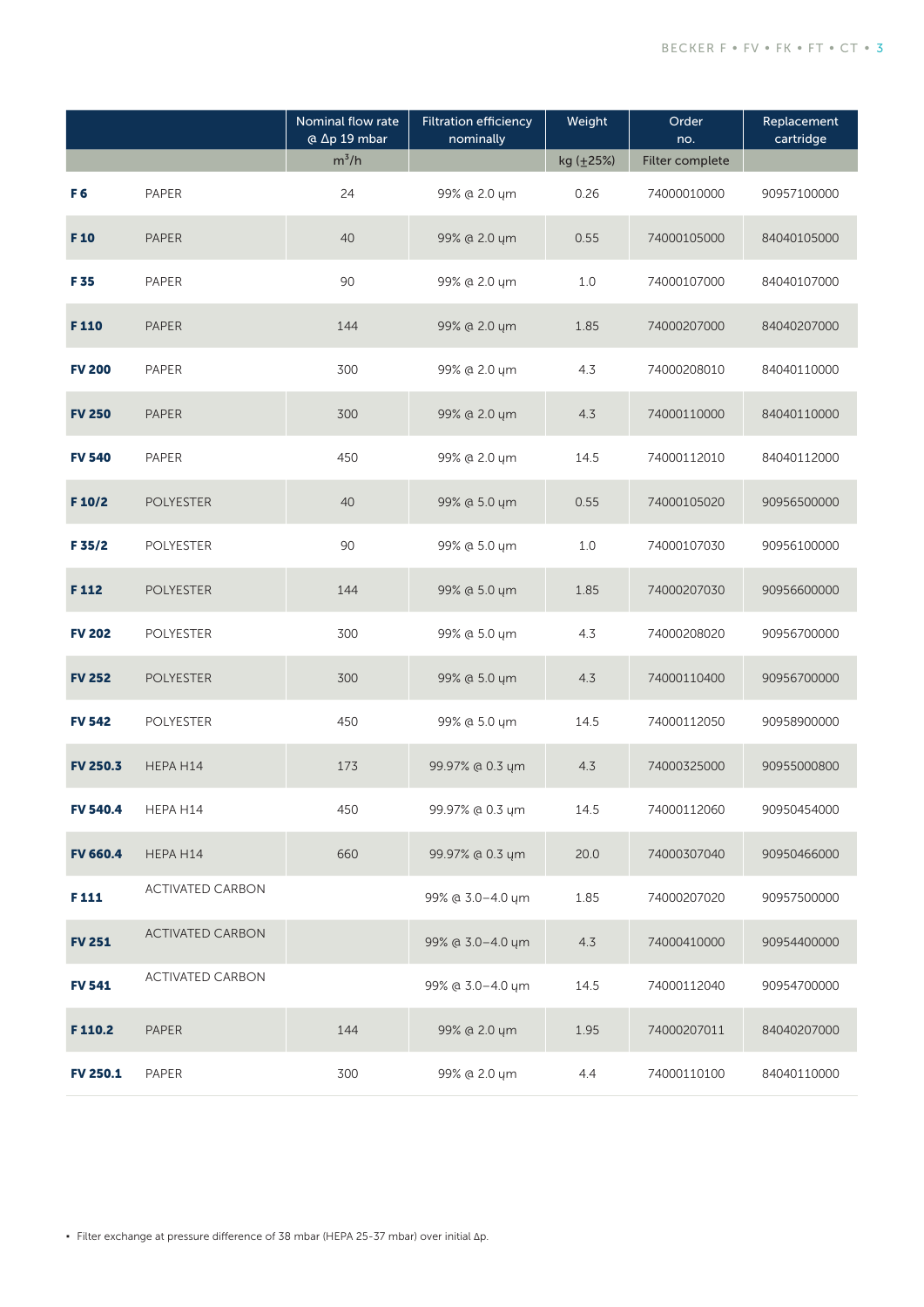### **FK FILTERS** for compressors filter housing incl. filter cartridge a socket is needed for mounting





|                |                  | Nominal flow rate<br><b>Filtration efficiency</b><br>$@$ $\Delta p$ 19 mbar<br>nominally |              |                                  | Weight                                           |                              |                                  |                |
|----------------|------------------|------------------------------------------------------------------------------------------|--------------|----------------------------------|--------------------------------------------------|------------------------------|----------------------------------|----------------|
|                |                  | $m^3/h$                                                                                  |              | d1                               | d2                                               | h                            | h2                               | kg $(\pm 25%)$ |
| <b>FK 35</b>   | <b>PAPER</b>     | 85                                                                                       | 99% @ 2.0 ym | $39.5 - 40.3$<br>$[1.56 - 1.59]$ | $130 - 134$<br>$[5.12 - 5.28]$                   | $18 - 22$<br>$[0.71 - 0.87]$ | $117 - 127$<br>$[4.61 - 5.00]$   | 0.61           |
| <b>FK 35/2</b> | <b>POLYESTER</b> | 94                                                                                       | 99% @ 5.0 ym | $39.5 - 40.3$<br>$[1.56 - 1.59]$ | $130 - 134$<br>$[5.12 - 5.28]$                   | $18 - 22$<br>$[0.71 - 0.87]$ | $117 - 127$<br>$[4.61 - 5.00]$   | 0.61           |
| <b>FK 200</b>  | <b>PAPER</b>     | 150                                                                                      | 99% @ 2.0 um | $51.5 - 52.3$<br>$[2.03 - 2.06]$ | $126 - 134$<br>$[4.96 - 5.28]$                   | $17 - 27$<br>$[0.67 - 1.06]$ | $149 - 161$<br>$[5.87 - 6.34]$   | 0.71           |
| <b>FK 202</b>  | <b>POLYESTER</b> | 150                                                                                      | 99% @ 5.0 um | $51.5 - 52.3$<br>$[2.03 - 2.06]$ | $126 - 134$<br>$[4.96 - 5.28]$                   | $17 - 27$<br>$[0.67 - 1.06]$ | $149 - 161$<br>$[5.87 - 6.34]$   | 0.71           |
| <b>FK450</b>   | PAPER            | 480                                                                                      | 99% @ 2.0 ym | $80.0 - 80.3$<br>$[3.15 - 3.16]$ | $198 - 210$<br>$[7.80 - 8.27]$                   | $23 - 32$<br>$[0.91 - 1.26]$ | $175 - 190$<br>$[6.90 - 7.49]$   | 1.5            |
| <b>FK452</b>   | <b>POLYESTER</b> | 480                                                                                      | 99% @ 5.0 ym | $80.0 - 80.3$<br>$[3.15 - 3.16]$ | $198 - 210$<br>$[7.80 - 8.27]$                   | $23 - 32$<br>$[0.91 - 1.26]$ | $175 - 190$<br>$[6.90 - 7.49]$   | 1.5            |
| <b>FK 1000</b> | <b>PAPER</b>     | 900                                                                                      | 99% @ 2.0 ym | $100 - 101$<br>$[3.94 - 3.98]$   | $280 - 295$<br>$[11.03 - 11.62]$                 | $23 - 30$<br>$[0.91 - 1.18]$ | $210 - 220$<br>$[8.27 - 8.67]$   | 2.4            |
| <b>FK 1002</b> | <b>POLYESTER</b> | 900                                                                                      | 99% @ 5.0 um | $100 - 101$<br>$[3.94 - 3.98]$   | $280 - 295$<br>$[11.03 - 11.62]$                 | $23 - 30$<br>$[0.91 - 1.18]$ | $210 - 220$<br>$[8.27 - 8.67]$   | 2.4            |
| <b>FK 1500</b> | <b>PAPER</b>     | 1800                                                                                     | 99% @ 2.0 ym | $180 - 181$<br>$[7.09 - 7.13]$   | $317 - 323$<br>$[12.49 - 12.73]$ $[1.26 - 2.56]$ | $32 - 65$                    | $270 - 295$<br>$[10.64 - 11.62]$ | 4.3            |
| <b>FK 1502</b> | <b>POLYESTER</b> | 1800                                                                                     | 99% @ 5.0 um | $180 - 181$<br>$[7.09 - 7.13]$   | $317 - 323$<br>$[12.49 - 12.73]$                 | $32 - 65$<br>$[1.26 - 2.56]$ | $270 - 295$<br>$[10.64 - 11.62]$ | 4.3            |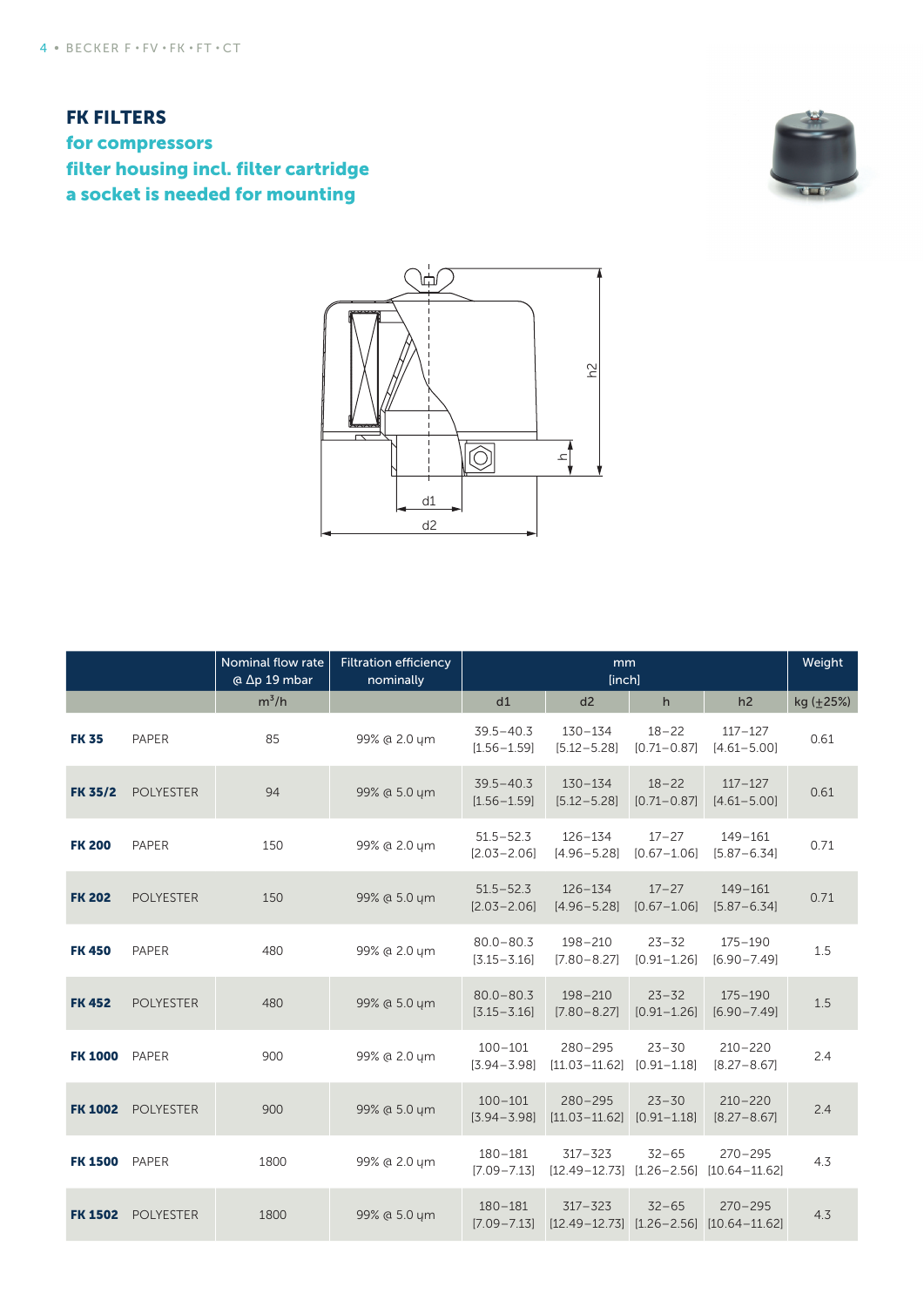|                |                  | Order no.       |                          |                                      |                                     |  |  |  |  |
|----------------|------------------|-----------------|--------------------------|--------------------------------------|-------------------------------------|--|--|--|--|
|                |                  | Filter complete | Replacement<br>cartridge | Filter complete<br>with screw socket | <b>Screw socket</b>                 |  |  |  |  |
| <b>FK 35</b>   | <b>PAPER</b>     | 74000807000     | 84040107000              | 74000807020 (11/4")                  | 03920022000<br>(1 <sup>1</sup> /4") |  |  |  |  |
|                |                  |                 |                          | 74000807010 (11/2")                  | 03920045000<br>(11/2")              |  |  |  |  |
| <b>FK 35/2</b> | <b>POLYESTER</b> | 74000808000     | 90956100000              |                                      | 03920022000<br>(1 <sup>1</sup> /4") |  |  |  |  |
|                |                  |                 |                          |                                      | 03920045000<br>(1 <sup>1</sup> /2") |  |  |  |  |
| <b>FK 200</b>  | PAPER            | 74000209000     | 84040209000              | 74000209010<br>(2")                  | (2")<br>03920047000                 |  |  |  |  |
|                |                  |                 |                          | 74000209030<br>$(2^{1/2})$           | 74000209030<br>$(2^{1/2})$          |  |  |  |  |
| <b>FK 202</b>  | <b>POLYESTER</b> | 74000219000     | 90956200000              |                                      | (2")<br>03920047000                 |  |  |  |  |
|                |                  |                 |                          |                                      | 74000209030<br>$(2^{1/2})$          |  |  |  |  |
| <b>FK450</b>   | PAPER            | 74001110000     | 84040910000              | 74001110020<br>$(2^{1/2})$           | $(2^{1/2})$<br>93920118000          |  |  |  |  |
|                |                  |                 |                          | 74001110010<br>(3")                  | 73920611000<br>(3")                 |  |  |  |  |
| <b>FK452</b>   | <b>POLYESTER</b> | 74001120000     | 90956300000              |                                      | 93920118000<br>$(2^{1/2})$          |  |  |  |  |
|                |                  |                 |                          |                                      | 73920611000<br>(3")                 |  |  |  |  |
| <b>FK 1000</b> | PAPER            | 74000512000     | 84040112000              | 74000512010 (4")                     | 03920067000<br>(4")                 |  |  |  |  |
|                |                  |                 |                          |                                      |                                     |  |  |  |  |
| <b>FK 1002</b> | <b>POLYESTER</b> | 74000513000     | 90958900000              |                                      | 03920067000<br>(4")                 |  |  |  |  |
| <b>FK 1500</b> | <b>PAPER</b>     | 74000416000     | 90951700000              | 74000415010 (4")                     | 38318016912 (4")                    |  |  |  |  |
|                |                  |                 |                          |                                      |                                     |  |  |  |  |
| <b>FK 1502</b> | <b>POLYESTER</b> | 74000519000     | 90952800000              | 74000519010<br>(4")                  | 38318016912 (4")                    |  |  |  |  |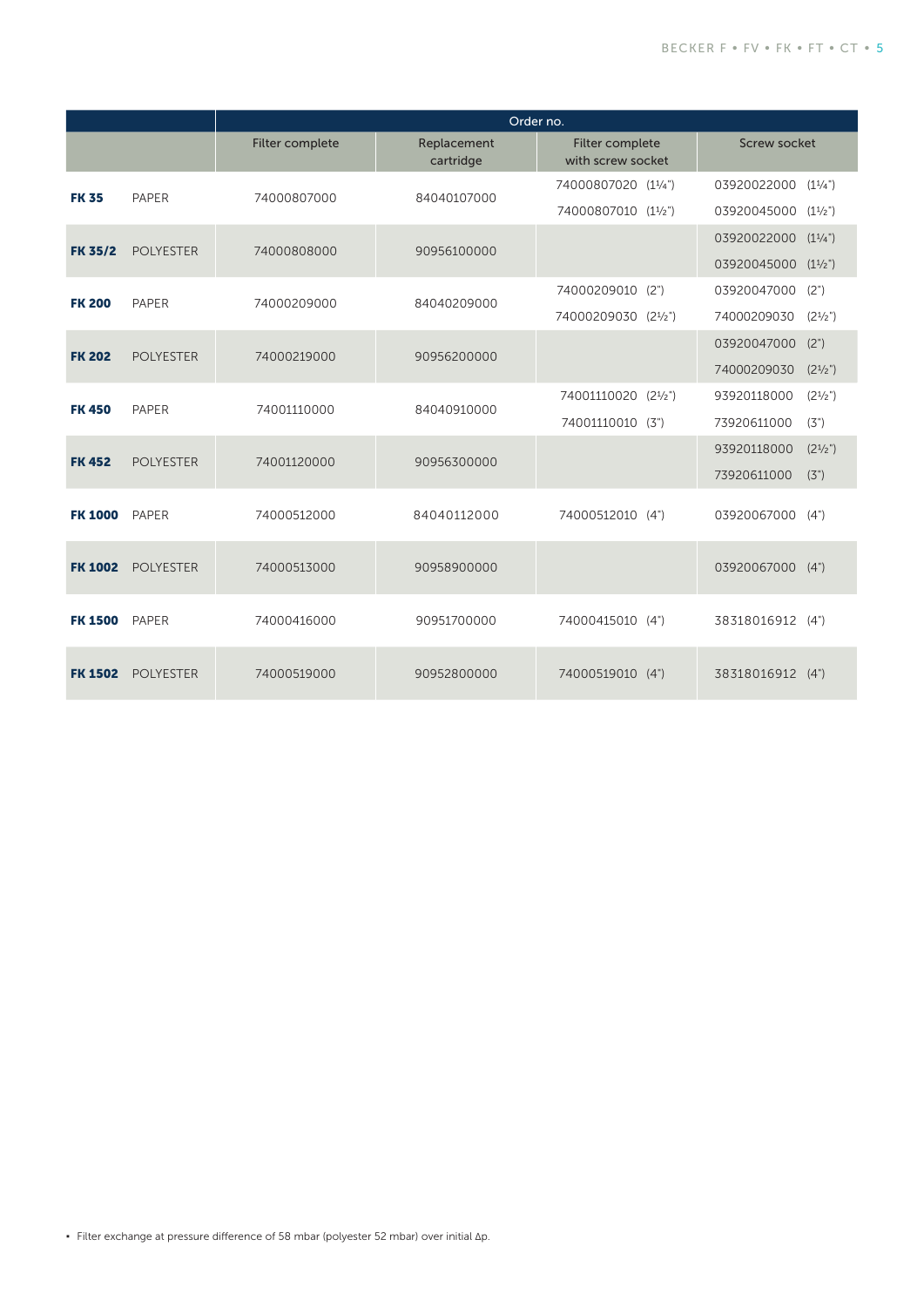#### FT • CT FILTERS for vacuum pumps and compressors filter housing incl. filter cartridge FT filters with transparent housing, CT filters with black housing











 $M1$ 

1 Flow direction

2 Fixing option (to be provided by the customer)

3 Fixing holes M12 x 1.75

|                 |                 |                | mm [inch]    |             |              |            |            |                   |                   |
|-----------------|-----------------|----------------|--------------|-------------|--------------|------------|------------|-------------------|-------------------|
|                 |                 | d              | $\mathsf{a}$ | $\mathsf b$ | $\mathsf{C}$ | $e^{1}$    | f          | r                 | Øs                |
| FT 68/1         | FT 68/2         | 1"             | 340 [13.4]   | 303 [11.9]  | 178 [7.0]    | 260 [10.2] | 264 [10.4] | 101.6 [4]         |                   |
| FT 102/1        | FT 102/2        | $1^{1/4}$      | 340 [13.4]   | 303 [11.9]  | 178 [7.0]    | 260 [10.2] | 264 [10.4] | 101.6 [4]         | $\qquad \qquad -$ |
| FT 136/1        | FT 136/2        | $1\frac{1}{2}$ | 340 [13.4]   | 303 [11.9]  | 178 [7.0]    | 260 [10.2] | 264 [10.4] | 101.6 [4]         | $\qquad \qquad -$ |
| FT 298/1        | FT 298/2        | 2"             | 413 [16.3]   | 362 [14.3]  | $229$ [9.0]  | 260 [10.2] | 318 [12.5] | $\qquad \qquad -$ | 133.4 [5.3]       |
| FT 357/1        | FT 357/2        | $2^{1/2}$ "    | 413 [16.3]   | 362 [14.3]  | 229 [9.0]    | 260 [10.2] | 318 [12.5] | -                 | 133.4 [5.3]       |
| FT 510/1        | FT 510/2        | 3"             | 502 [19.8]   | 432 [17.0]  | 343 [13.5]   | 260 [10.2] | 356 [14.0] | $\qquad \qquad -$ | 203.2 [8.0]       |
| FT 884/1        | FT 884/2        | 4"             | 502 [19.8]   | 432 [17.0]  | 343 [13.5]   | 260 [10.2] | 356 [14.0] | $\qquad \qquad -$ | 203.2 [8.0]       |
| <b>CT 298/1</b> | <b>CT 298/2</b> | 2"             | 330 [13.0]   | 276 [10.9]  | $229$ [9.0]  | 260 [10.2] | 229 [9.0]  |                   | 133.4 [5.3]       |
| <b>CT 884/1</b> | <b>CT 884/2</b> | 4"             | 473 [18.6]   | 410 [16.2]  | 343 [13.5]   | 260 [10.2] | 330 [13.0] | —                 | 203.2 [8.0]       |
| CT 1870/1       |                 | 6"             | 483 [19.0]   | 368 [14.5]  | 483 [19.0]   | 260 [10.2] | 251 [9.9]  | —                 |                   |

<sup>1)</sup> Space for removing filter cartridge (removal height)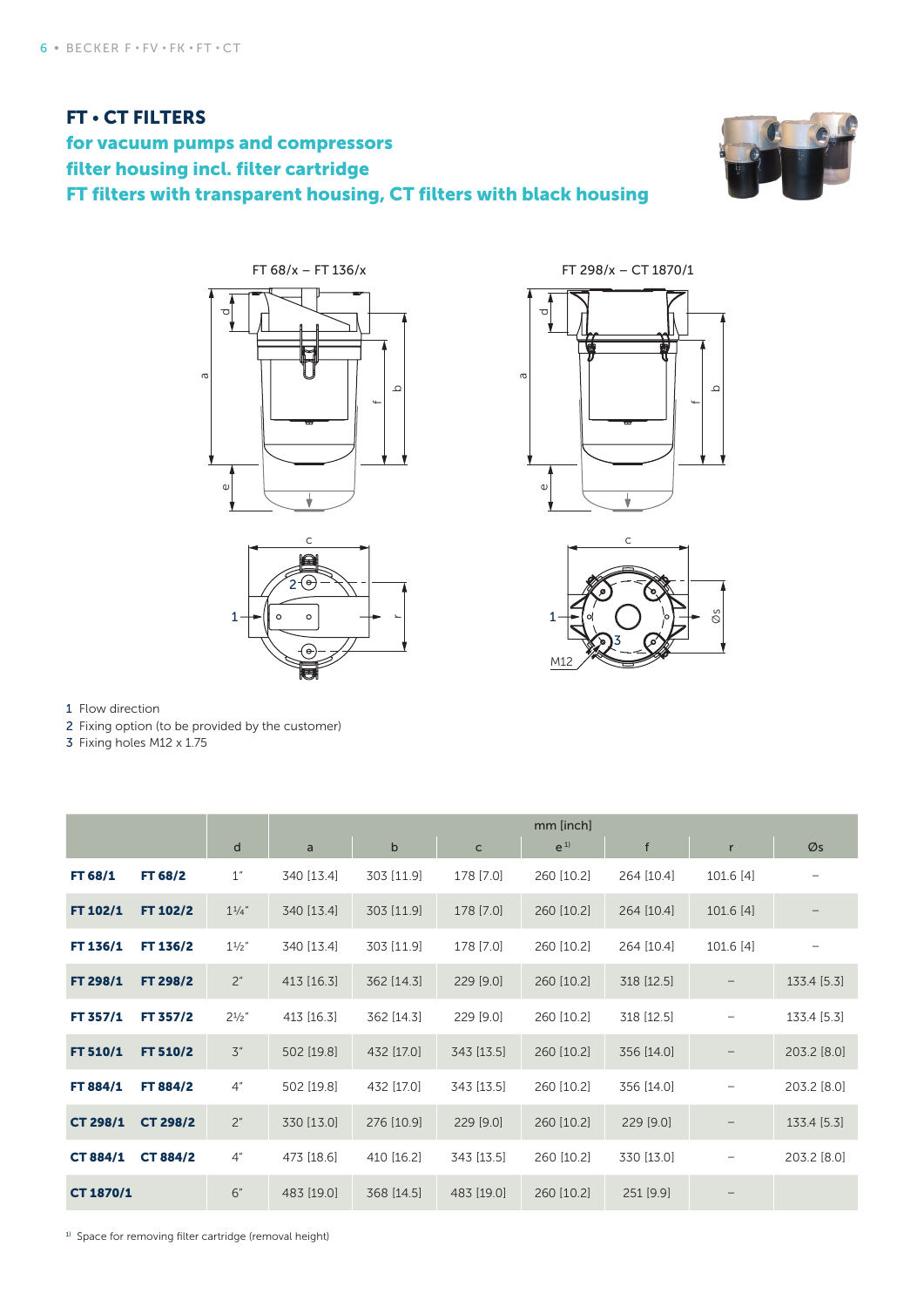|                        |                  | Nominal flow rate | <b>Filtration efficiency</b><br>nominally | Weight         | Order<br>no.    | Replacement<br>cartridge |
|------------------------|------------------|-------------------|-------------------------------------------|----------------|-----------------|--------------------------|
|                        |                  | $m^3/h$           |                                           | kg $(\pm 25%)$ | Filter complete |                          |
| FT 68/1                | PAPER            | 68                | 99% @ 2.0 ym                              | 5.0            | 74002009000     | 90955000100              |
| FT 68/2                | <b>POLYESTER</b> | 68                | 99% @ 5.0 ym                              | 5.0            | 74002109000     | 90955000200              |
| FT 102/1               | PAPER            | 102               | 99% @ 2.0 ym                              | 4.7            | 74002209000     | 90955000100              |
| FT 102/2               | <b>POLYESTER</b> | 102               | 99% @ 5.0 ym                              | 4.7            | 74002309000     | 90955000200              |
| FT 136/1               | PAPER            | 136               | 99% @ 2.0 ym                              | 4.6            | 74002409000     | 90955000100              |
| FT 136/2               | <b>POLYESTER</b> | 136               | 99% @ 5.0 ym                              | 4.6            | 74002509000     | 90955000200              |
| FT 298/1               | PAPER            | 298               | 99% @ 2.0 ym                              | 7.2            | 74002609000     | 90955000300              |
| FT 298/2               | <b>POLYESTER</b> | 298               | 99% @ 5.0 ym                              | 7.2            | 74002709000     | 90955000400              |
| FT 357/1               | PAPER            | 357               | 99% @ 2.0 ym                              | 6.8            | 74002809000     | 90955000300              |
| FT 357/2               | <b>POLYESTER</b> | 357               | 99% @ 5.0 ym                              | 6.8            | 74002909000     | 90955000400              |
| FT 510/1               | PAPER            | 510               | 99% @ 2.0 ym                              | 13             | 74003009000     | 90955500000              |
| FT 510/2               | <b>POLYESTER</b> | 510               | 99% @ 5.0 um                              | 13             | 74003109000     | 90955800000              |
| FT 884/1               | PAPER            | 884               | 99% @ 2.0 um                              | 11             | 74003209000     | 90955500000              |
| FT 884/2               | <b>POLYESTER</b> | 884               | 99% @ 5.0 um                              | 11             | 74003309000     | 90955800000              |
| CT 298/1               | PAPER            | 298               | 99% @ 2.0 ym                              | 7.5            | 74000116000     | 90955000500              |
| <b>CT 298/2</b>        | <b>POLYESTER</b> | 298               | 99% @ 5.0 um                              | 7.5            | 74000117000     | 90956700000              |
| <b>CT 884/1</b>        | <b>PAPER</b>     | 884               | 99% @ 2.0 ym                              | 12             | 74012200000     | 90955500000              |
| <b>CT 884/2</b>        | <b>POLYESTER</b> | 884               | 99% @ 5.0 ym                              | 12             | 74012800000     | 90955800000              |
| <b>CT 1870/1 PAPER</b> |                  | 1870              | 99% @ 2.0 ym                              | 20             | 74013100000     | 90957900000              |